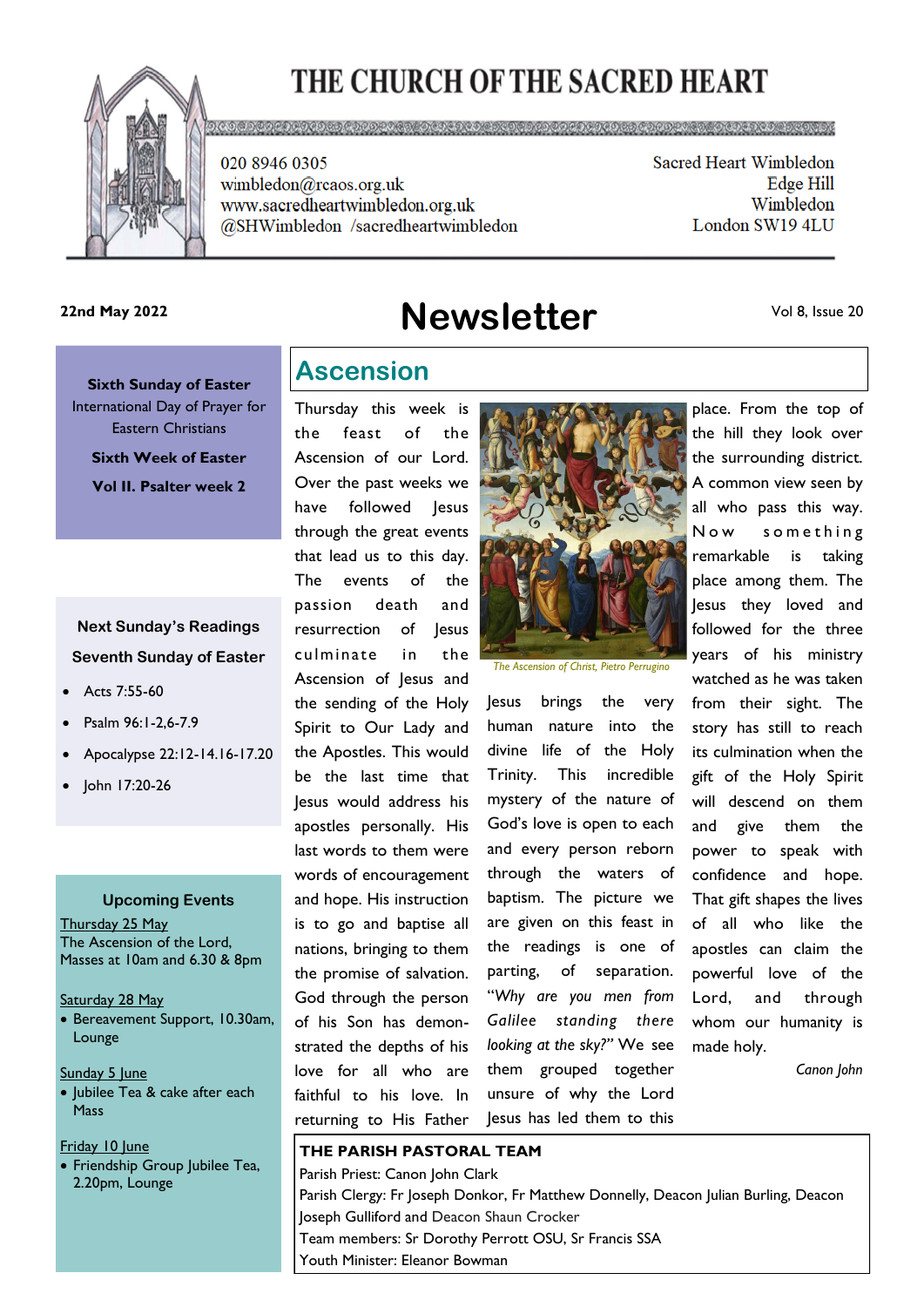#### **SECOND COLLECTION**

Sunday, 29 May, is World Communications Sunday - themed '*Listening with the ear of the heart*' - inviting us to reflect that listening involves more than simply the sense of hearing: true listening is a foundation of genuine relationships, and is foundational to the relationship between God and humanity.

The 2nd collection next Sunday is to support the work of the Catholic Communications Network (CCN), the media office of the Bishops' Conference of England & Wales. The CCN seeks to be of service both to the Church and the world in offering professional channels of communication, and provides support in promoting the Gospel through the media on current issues.

#### **THANK YOU FROM CAFOD**

'Thank you so much for your generosity this Lent Fast Day, and special thanks to those who took part in the *Walk Against Hunger*. All your efforts really make a difference, we were able to raise over £300,000 to support those struggling with hunger. We also deeply appreciate your contribution to our Ukraine Humanitarian Appeal, and your continued support for the people affected by the war. We've raised over £2.7 million for the appeal so far. To read about how the funds are being used by Caritas and other CAFOD Partners please visit (cafod.org.uk). Thank you again!'

#### **FUNERAL MASSES**

The following Funeral Masses will be celebrated this week: Monday 23 May at 12.30pm for Margaret Walsh.

Tuesday 24 May at 11.30am for Valentina McGough; at 1.45pm Mass for Sadie Brown . RIP

### **Parish News**

#### **THE ASCENSION OF THE LORD**

On Thursday 26 May we celebrate the Solemnity of the Ascension of the Lord, a Holyday of Obligation. Masses will be said at 10am, 6.30 and 8pm.

#### **EXPOSITION**

Please note that there will be **no** exposition after the 10am Masses on Wednesday 25 and Friday 27 May.

#### **NOVENA TO THE HOLY SPIRIT**

On Friday 27 May we start to pray a solemn novena to the Holy Spirit between the

### **Announcements**

#### **MONTH OF THE HOLY ROSARY**

The month of May is especially dedicated to the Blessed Virgin and we are invited to the frequent recitation of the rosary. We continue to pray the rosary Monday - Saturday from 6pm in the church (confessions will still take place).

#### **THE PLATINUM JUBILEE**

On Sunday 5 June we will be marking the Jubilee with tea, coffee and cake after each of the Sunday Masses. All

feasts of Ascension and Pentecost for the reunion of Christianity before each of the 10am & 6.30pm Masses.

#### **FIRST COLLECTION AT WEEKEND MASSES**

As from the weekend of 27/28 May, we will be resuming the first collection at the Offertory of the Mass using the wide baskets. Parishioners are however encouraged to continue to use the digital giving terminals or give by banker's order. Forms for making a banker's order are available at the back of the church

#### **UKRAINIAN REFUGEES**

The Archdiocese of Southwark is actively encouraging parishes to welcome Ukrainian refugees under the Government's Sponsorship Scheme.

Sacred Heart Parish, therefore, would like to extend its welcome to Ukrainian refugees by offering accommodation. If you have family in the Ukraine or know of individuals seeking refuge from the conflict, please contact Alain van West [\(vanwest31@gmail.com\).](mailto:vanwest31@gmail.com)

contributions of cake are most welcome! Please let Eleanor know if you are bringing cake so we know how much to prepare: eleanor@sacredheartwimble don.org.uk.

#### **SACRED HEART FEAST**

Help us celebrate our Parish Feast Day

on Sunday 26 June! There will be Continental Breakfast after the 8am and 10am Mass. We invite you to bring a dish to share with fellow parishioners after the

12noon or 5pm Masses. It would be a particular joy if the snack or dish was a favourite recipe or reflected your family heritage. To volunteer a dish, please fill in the google form here: [https://docs.google.com/](https://docs.google.com/forms/d/1y4pPKdUcd_ganRyq48wkUK4SUfivuvPyTVs5_xImtjs/edit) [forms/d/1y4pPKdUcd\\_gan](https://docs.google.com/forms/d/1y4pPKdUcd_ganRyq48wkUK4SUfivuvPyTVs5_xImtjs/edit)  [Ryq48wkUK4SUfivuvPyTVs5](https://docs.google.com/forms/d/1y4pPKdUcd_ganRyq48wkUK4SUfivuvPyTVs5_xImtjs/edit) [\\_xImtjs/edit](https://docs.google.com/forms/d/1y4pPKdUcd_ganRyq48wkUK4SUfivuvPyTVs5_xImtjs/edit)

If you're able to help set up and decorate for the celebrations, please get in touch with Ruth Naylor on [ruthnaylor@hotmail.co.uk.](mailto:ruthnaylor@hotmail.co.uk)

# **Parish Organisations**

#### **BEREAVEMENT SUPPORT**

The Bereavement Team invites everyone experiencing loss in their lives, no matter how long ago, to drop in for a coffee and a chat on Saturday 28 May from 10.30- 11.30am, in the Parish Lounge. For more information, please call 07702 339000 or visit the parish website.

#### **FRIENDSHIP GROUP**

Do join us for a Celebration Jubilee Tea on Friday 10 June at 2.30pm in the Lounge. Everyone welcome!

#### **LECTIO DIVINA GROUP**

New Members welcome, the group meets by Zoom every Friday, 11am-12noon, to read the following Sunday Mass Readings. All welcome. (Bridget 07981 94 1516).

#### **MOTHERS' PRAYERS GROUP**

The group meets every Tuesday, 11am-12noon (currently on Zoom but hopes to meet in person soon): a simple set of formal prayers is used. This is a great opportunity to pray for your children, children of the parish and all children of the world. All welcome. Phone Marcia on 07950 919 369.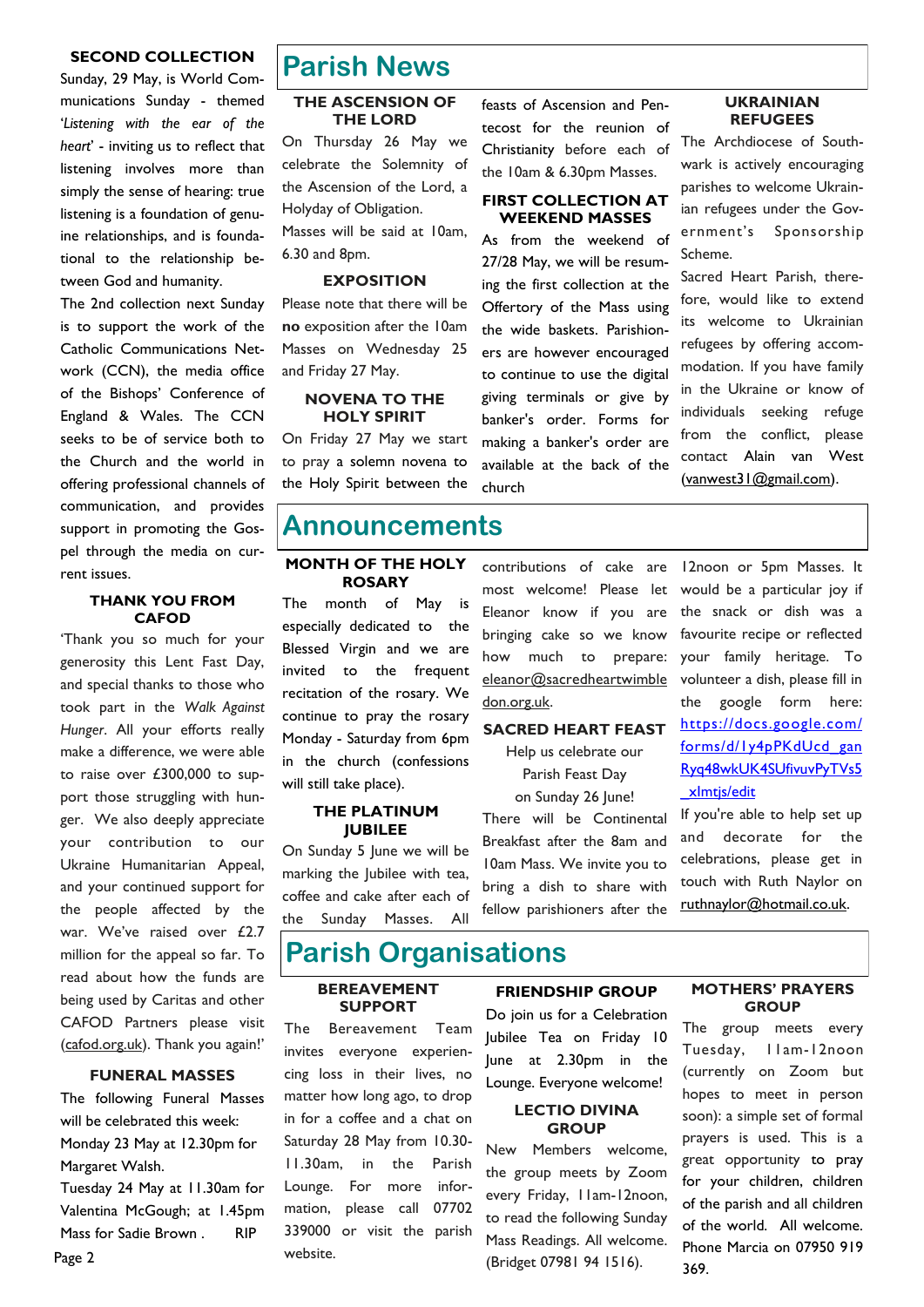# **Social & Cultural**

#### **SACRED HEART CHORUS**

On Saturday 18 June at 8pm the Sacred Heart Chorus will perform an all-Mendelssohn programme (with full orchestra), including *Lauda Sion*, his setting of

# **Exploring our Faith**

# **PRESENTATION**

Have you ever considered you may be called to the priesthood or the religious life? Southwark Vocations will be hosting a 60-mins webinar on Tue 24 May at 7pm entitled '*Here I am, send me'* where different presenters will speak about discovering God's plan for each one of us. Please join by registering in advance by following the link: [https://](https://us06web.zoom.us/j/84384912807?pwd=UWJzSzVsY2VTaGI3c09Fa0tNbVVWZz09) [us06web.zoom.us/j/843849](https://us06web.zoom.us/j/84384912807?pwd=UWJzSzVsY2VTaGI3c09Fa0tNbVVWZz09)  [12807?pwd=UWJzSzVsY2V](https://us06web.zoom.us/j/84384912807?pwd=UWJzSzVsY2VTaGI3c09Fa0tNbVVWZz09)  [TaGI3c09Fa0tNbVVWZz09](https://us06web.zoom.us/j/84384912807?pwd=UWJzSzVsY2VTaGI3c09Fa0tNbVVWZz09)

#### **VOCATIONS W/E FOR YOUNG WOMEN**

Theme: Discernment and Vocation; dates: 27-29 May, Liverpool. The weekend is organised by the Sisters, Faithful Companions of Jesus (FCJ): '*There is nothing quite like religious life - it's an extraordinary adventure into a deep relationship with God. If you are wondering if God is calling you to religious life and would like to find out more why not come along? You are welcome to stay for the weekend or just come along on* 

*be opportunity for prayer, reflection & input, chance to ask questions and to meet others who are also wondering where God is calling them.'* Contact Sr Lynne fcJ at [lynnefcj@hotmail.com](mailto:lynnefcj@hotmail.com) or

the sequence for Corpus Christi, in the church. Tickets are now available Adults: £15, concessions - £10, Full time students - £5. Please

[music.co.uk/concert/tickets](http://www.sacredheartmusic.co.uk/concert/tickets)

see www.sacredheart

for more details.

#### **LOVE HEALS BODY MIND AND SPIRIT**

visit www.fcjsisters.org.

The LHBMS Ministry welcome you to a one-day retreat of quiet reflection on Saturday 4 June, Ilam-4.30pm at Our Lady of Assumption & St Gregory, Piccadilly, W1F 9JR: Rosary, Holy Mass (celebrant priest: Fr Mark Elliott Smith), lunch (please bring your own - tea & coffee available), scripture based talk - *'How to rest in God'*, Christian Meditation, Blessed Adoration with Divine Mercy, healing prayers. (https://www.love healsbodymindspirit.com/)

#### **PILGRIMAGE TO WALSINGHAM**

While waiting for Pentecost, Marian Fathers (with main celebrant Rev. Bishop David James Oakley) invite you to participate in the 12th

National Divine Mercy Pilgrimage to Walsingham '*The Merciful Lifestyle'* on Saturday 4 June.

155).

**ZUMBA CLASSES** Zumba classes will soon start every Tuesday evening from 7-8pm in the Lower Hall. Donation of £7 per session by qualified licensed instructor. For further details contact Dominique (07894 872

Coaches from Slough (call Millie 07957 594 646), Ealing Broadway (dep. at 7.15am, call the Apostolate 020 8998 0925) and Westminster Cathedral (dep. at 7am, call Emmanuel 07721 362 000 or Caroline 07960 466 377). For more info please contact the Divine Mercy Apostolate (020 8998 0925, info@divinemercy .org.uk

#### **PILGRIMAGE TO LOURDES**

'Always wanted to go to Lourdes but never got round to it? .

Disabled or in need of assistance? .

Would like to come as a helper? Raphael Pilgrimage could be just right for you!' Travel to Lourdes 22-26 August. Interested? Please visit [http://www.raphael](http://www.raphaelpilgrimage.org.uk/)  [pilgrimage.org.uk/,](http://www.raphaelpilgrimage.org.uk/) come to our reunion on Sat 11 June in the Lounge (or call Chris Woodward 020 8241 9703, Angela Searle on 020 8337 5016).

#### *New to the Parish?*

*Please introduce yourself to a member of the Parish Team after Mass and register online at https://sacredheart wimbledon.org.uk/ or by filling in a registration form, available at the back of the*  **VOCATIONS** Saturday for the day. There will National Divine Mercy Pil- | church.

#### **YOUR MARRIAGE: TIME FOR A SERVICE?**

In the same way your car needs servicing to continue to run efficiently, so your marriage too will benefit from a 'service'. That's what *Building A Better Marriage* is, a half-day online course taking place from 9am-1pm on Saturday 11 June. It is designed for couples married years or decades with averageto-good marriages. Booking is essential. More details: 07983 524 727.

#### **VACANCIES**

Secretary to Episcopal Vicar for S-E London and Commissions for Racial Equality & Education: initially a 12-month contract, 3 days/w, based in Blackheath to support the newly created Episcopal Vicar function;

Diocesan Central Services Administrator: based in Bowen House, SE1 this is a FT administrative position. Must have previous admin/secretarial experience and be very adaptable to changing priorities.

For full details of both jobs visit the Diocesan website: [Vacan](https://www.rcsouthwark.co.uk/get-involved/vacancies/)[cies: Archdiocese of Southwark](https://www.rcsouthwark.co.uk/get-involved/vacancies/)  [\(rcsouthwark.co.uk\).](https://www.rcsouthwark.co.uk/get-involved/vacancies/)

#### **SAFEGUARDING**

It is the policy of the Catholic Church in England and Wales to report all allegations of abuse to statutory authorities, regardless of whether the abuse occurred recently or in the past, or whether the accused person is living or deceased. If you are concerned about the welfare of a child or adult at risk, do not delay in contacting the police, using 999 if a child or adult is believed to be in immediate danger. Further safeguarding information can be found on the parish website.